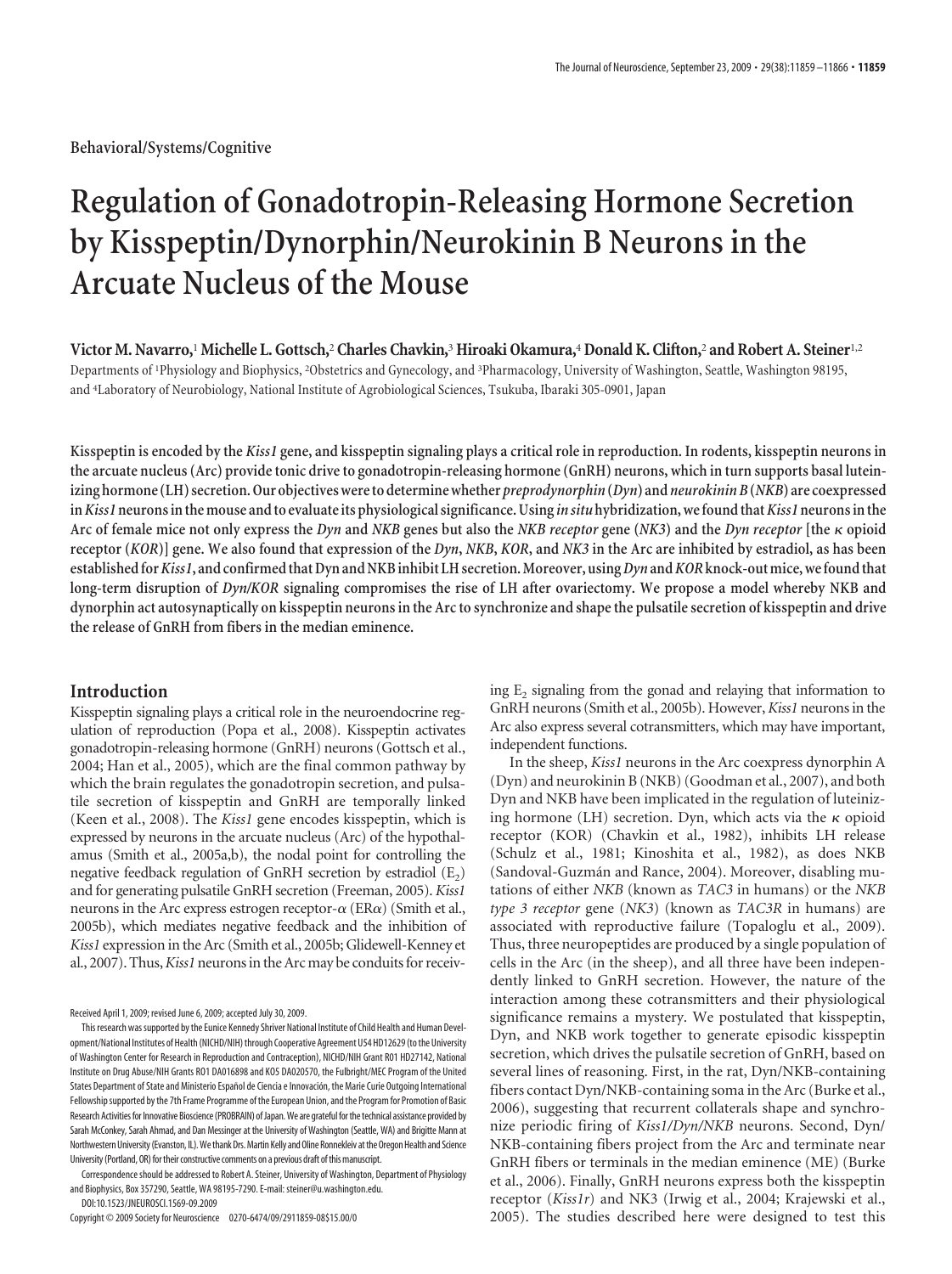model. First, we evaluated whether *Dyn* and *NKB* are coexpressed in *Kiss1* neurons in the Arc of the mouse. Second, we determined whether *Kiss1* neurons express *KOR* and *NK3*. Third, we tested whether *Dyn* and *NKB* are targets for regulation by  $E_2$ , and fourth, we studied the effects of KOR and NK3 agonists and the impact of genetically targeted deletions of *Dyn* and *KOR* on GnRH/LH secretion.

# **Materials and Methods**

#### *Animals*

Animals were housed at the University of Washington, and all procedures and surgeries were approved by the Animal Care Committee of the University of Washington School of Medicine in accordance with the National Institutes of Health *Guide for the Care and Use of Laboratory Animals*.

Adult female C57BL/6 mice (8 weeks old) were purchased from The Jackson Laboratory. C57BL/6 mice with a *prodynorphin* (*Dyn*) gene deletion were generated as described previously (McLaughlin et al., 2003), and homozygous  $(-/-)$  and paired wild-type  $(+/+)$  littermate controls were generated by heterozygote crosses. Homozygous*KOR* gene deletion  $(-/-)$  mice (C57BL/6 background) were prepared by homologous recombination as described previously (Clarke et al., 2002) and provided for this study. Female *ERα* null mice (C57BL/6 background) were produced by breeding heterozygote pairs, each carrying a single copy of the disrupted *ERo* gene, as described previously (Lubahn et al., 1993; Smith et al., 2005b). Animals were housed in groups of three to five, maintained on a 14/10 light cycle with lights on at 4:00 A.M. and had access to standard rodent chow and water *ad libitum*.

## *Ovariectomy and steroid replacement*

Ovariectomy (OVX) was performed on adult female mice through bilateral lumbar incisions, while maintaining the animals under isoflurane inhalation anesthesia (Abbott Laboratory) delivered by a vaporizer (Veterinary Anesthesia Systems). Vasculature to the ovary was sutured, and wound clips were used to close the incision. Immediately after OVX, oil-filled capsules (sham) or  $E_2$  plus oil-filled capsules were implanted subcutaneously via a small midscapular incision at the base of the neck; wound clips were used to close the incision. For  $E_2$  implants, SILASTIC tubing (inner diameter, 1.47 mm; outer diameter, 1.95 mm; Dow Corning) was cut to 9 mm; one end was sealed with silicone cement and allowed to cure overnight. Crystalline  $E_2$  (Sigma) at a dose of 1 mg/ml was dissolved in safflower oil based on previous studies (Miller et al., 1995; Smith et al., 2005b; Dungan et al., 2007). After capsules were filled with  $E_2$  in oil, the end of the capsule was sealed with silicone cement and allowed to cure overnight. The day before surgery, implants were washed two times for 10 min in changes of 100% ethanol and then placed in sterile physiological saline overnight.

#### *Tissue preparation*

Blood was centrifuged for 5 min (3000 rpm), and the serum was stored at 20°C until hormone measurements. Brains were removed for *in situ* hybridization (ISH), frozen on dry ice, and then stored at  $-80^{\circ}$ C until sectioned. Five sets of 20  $\mu$ m sections in the coronal plane were cut on a cryostat (from the diagonal band of Broca to the mammillary bodies), thaw mounted onto SuperFrost Plus slides (VWR Scientific), and stored at -80°C. A single set was used for *in situ* hybridization (adjacent sections 100  $\mu$ m apart).

#### *Radioimmunoassays*

Serum levels of LH were measured at Northwestern University (Evanston, IL). Reagents for the LH assay were obtained from NIH. For LH, the antiserum used was anti-rLH–S-11, and the standard was rLH–RP3. The assay sensitivity was 0.2 ng/ml, and the intra-assay coefficient of variation was 4%.

#### *Detection of* Kiss1 *mRNA*

The Kiss1 probe used for detection of *Kiss1* mRNA was described previously (Gottsch et al., 2004). The *Kiss1*-specific sequence of the probe spans bases 76-486 of the mouse cDNA sequence (GenBank accession number AF472576). The procedure for ISH is outlined below.

### *Detection of* Dyn *mRNA*

The Dyn probe used for detection of *Dyn* mRNA was described previously (Gottsch et al., 2009). The Dyn-specific sequence of the probe spans bases 132-540 of the mouse cDNA sequence (GenBank accession number NM\_018863). The procedure for *in situ* hybridization is outlined below.

#### *Detection of* KOR*,* NKB*, and* NK3 *mRNAs*

Total RNA was extracted from mouse brain using an RNAqueous kit (Ambion). RNA was reverse transcribed into cDNA with a RetroScript kit (Ambion) primed with oligodeoxythymidine for subsequent PCR. Primers were designed based on the published sequence of the *KOR* mouse gene (GenBank accession number NM\_011011) with forward primers starting at 127 bp and reverse primers starting at 964 bp, *NKB* mouse gene (GenBank accession number NM\_009312) with forward primers starting at 177 bp and reverse primers starting at 440 bp, and *NK3* mouse gene (GenBank accession number NM\_021382) with forward primers starting at 286 bp and reverse primers starting at 691 bp. Primers were custom synthesized (OPERON). PCR reactions contained the following in a volume of 25  $\mu$ 1:2  $\mu$ 1 of reverse transcriptase reaction product, 0.2  $\mu$ M of each primer, 12.5  $\mu$ l of RediTaq polymerase (Sigma-Aldrich), and 8.5  $\mu$ l of water. Reactions were performed in a PTC-100 thermal cycler (MJ Research) using the following protocol: cDNA was denatured for 5 min at 94°C, and then 35 cycles were performed at 94°C for 1 min, 55°C for 1.5 min, and 72°C for 2 min, with a final 5 min extension at 72°C. After electrophoresis on a 2% agarose (w/v) gel, a single DNA fragment was obtained of approximately the expected size and gel purified with a QiaQuick gel extraction kit (Qiagen). The PCR product was confirmed to be the mouse *KOR*, *NKB*, or *NK3* probe by sequencing. Clamp polymerase sequences for T7 or T3 polymerase were added for the final primer product sequence and transcribed for ISH.

#### *Single-label* in situ *hybridization of* Dyn *mRNA*

*Dyn* mRNA sense and antisense probes were transcribed with T7 or T3 polymerase (Fermentas) as described previously by Gottsch et al. (2009). Briefly, radiolabeled probes were synthesized *in vitro* by inclusion of the following ingredients in a volume of 20  $\mu$ l:250  $\mu$ Ci [<sup>33</sup>P]UTP (PerkinElmer Life and Analytical Sciences), 1  $\mu$ g of linearized DNA (or 1  $\mu$ g of PCR product), 0.5 mm each ATP, CTP, and GTP, and 40 U of polymerase. Residual DNA was digested with 4 U of DNase (Ambion), and the DNase reaction was terminated by addition of 2  $\mu$ l of 0.5 M EDTA, pH 8.0. The riboprobes were separated from unincorporated nucleotides with NucAway Spin Columns (Ambion).

Slides with mouse hypothalamic sections from the different experimental groups were processed as reported previously (Cunningham et al., 2002; Gottsch et al., 2004).

#### *Double-label* in situ *hybridization*

Antisense mouse *Kiss1* probe was transcribed from linearized pAMP1 plasmid containing the mouse *Kiss1* insert with T7 polymerase (Fermentas) (Gottsch et al., 2004). The cDNA template for the *Dyn*, *KOR*, *NKB*, and *NK3* riboprobes were generated by PCR with primers that were designed to contain promoters for T7 RNA polymerase in the antisense direction and T3 RNA polymerase in the sense direction. Radiolabeled riboprobes for *KOR*, *NKB*, and *NK3* were synthesized as described above for the *Dyn* riboprobe. Digoxigenin (DIG)-labeled *Kiss1* antisense riboprobe was synthesized with T7 RNA polymerase and DIG labeling mix (Roche) according to the instructions of the manufacturer. Slides were processed for double-labeled *in situ* hybridization as described previously (Irwig et al., 2004). Slides were stored at 4°C and developed 8 –12 d later.

#### *Quantification and analysis of* Kiss1*,* Dyn*,* KOR*,* NKB*, and* NK3 *mRNAs*

The brain sections were analyzed bilaterally unless otherwise specified. Slides from all of the animals were assigned a random three-letter code, alphabetized, and read under dark-field illumination with custom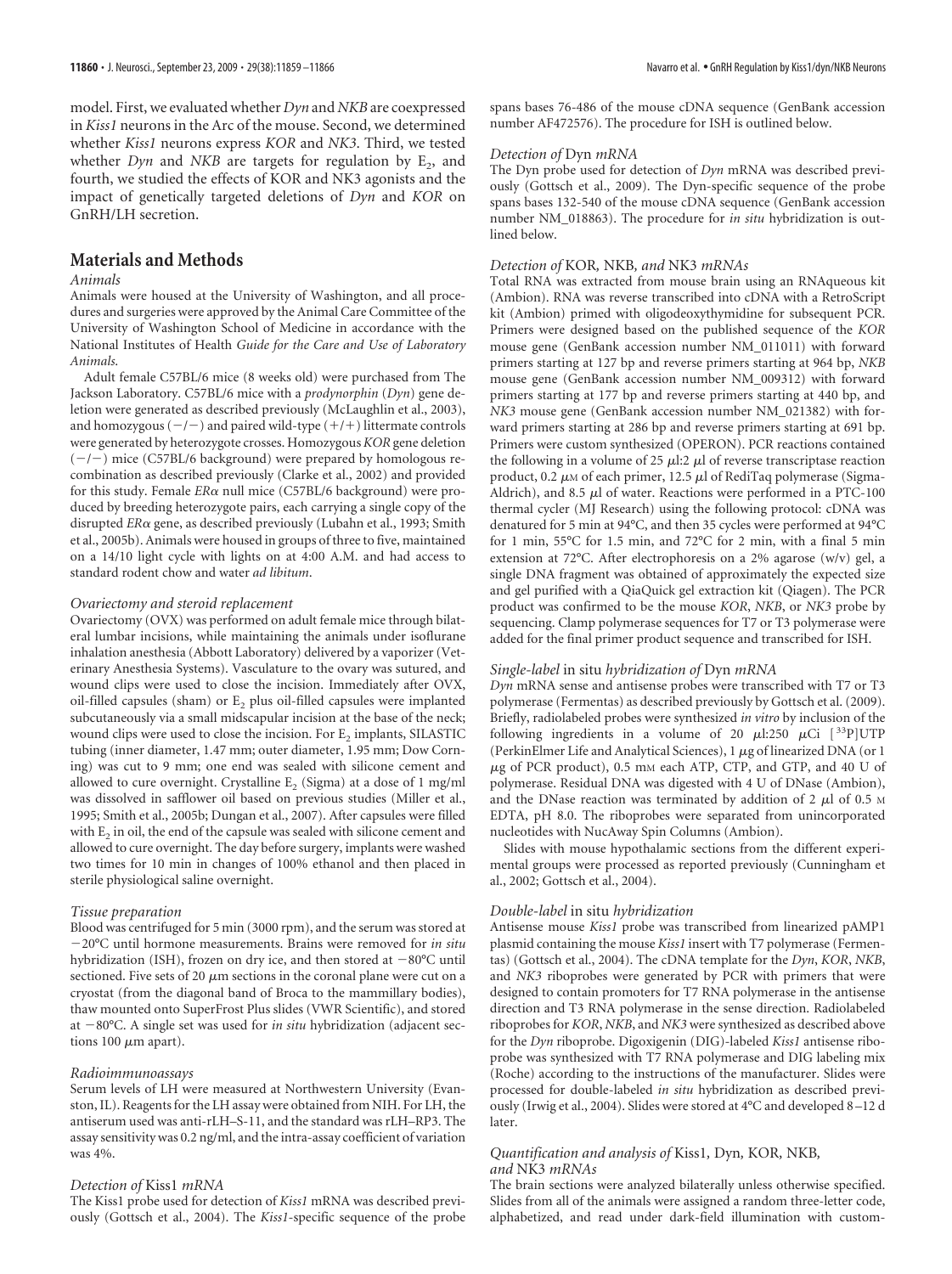designed software designed to count the total number of cells and the number of silver grains (corresponding to radiolabeled Dyn, *KOR*, *NKB*, or *NK3* mRNA) over each cell (Chowen et al., 1990). *Kiss1* mRNAcontaining cells were visualized under fluorescent illumination, and custom-designed software was used to count the number of silver grains over each *Kiss1* cell depending on which radiolabeled probe was used. The number of cells reported for each experiment represents the number of cells within the coronal sections containing the Arc nucleus for each set, not the total number of cells in the Arc. The starting and ending point of quantification was determined according to Paxinos and Franklin (2001). Signal-to-background ratios (SBRs) for individual cells were calculated; an individual cell was considered to be double labeled if it had an SBR of three or more. For each animal, the number of doublelabeled cells was calculated as a percentage of the total number of *Kiss1* mRNA-positive cells and then averaged across animals to produce a mean  $\pm$  SEM.

#### *Statistical analysis*

All data are expressed as the mean  $\pm$  SEM for each group. One-way ANOVA was used to assess variation among experimental groups in each experiment. Significance level was set at  $p < 0.05$ . All analyses were performed with Statview 5.0.1 for Macintosh (SAS Institute).

#### *Experimental design*

*Experiment 1: coexpression of* Kiss1/Dyn *mRNAs in the forebrain.* The purpose of this experiment was to determine whether *Kiss1* neurons in the mouse female forebrain [Arc and anteroventral periventricular nucleus (AVPV)] coexpress *Dyn* mRNA. Wild-type (WT) mice were divided into two groups ( $n = 5$  per group): OVX + sham and OVX +  $E_2$ replacement. At approximately 9:00 A.M. on 7 d after castration, mice were anesthetized with isoflurane, blood was collected for LH radioimmunoassays by retro-orbital bleeding to confirm gonadectomy, and mice were killed by decapitation. Brains were collected as described above.

*Experiment 2: regulation of Dyn mRNA by*  $E<sub>2</sub>$ *. The purpose of this* experiment was to analyze the regulation of  $Dyn$  mRNA by  $E<sub>2</sub>$  and determine whether  $E_2$  can regulate this expression in  $ER\alpha$  knock-out (KO) female mice. Seven female *ERα* KO mice and seven WT littermates were ovariectomized, and four from each group received  $E<sub>2</sub>$  replacement. Tissue collection and preparation for *Dyn* mRNA *in situ* hybridization was performed as described in experiment 1.

*Experiment 3: coexpression of* Kiss1/KOR *mRNAs in the Arc.* The purpose of this experiment was to determine whether *Kiss1* and *KOR* are coexpressed in cells in the Arc and to assess the possible regulation of *KOR* mRNA by E<sub>2</sub>. We performed double-labeled *in situ* hybridization on a set of coronal sections from brains of  $\text{OVX} + \text{sham}$  and  $\text{OVX} + \text{E}_2$ adult female mice ( $n = 8$  per group), generated as described above. *Kiss1* mRNA was visualized via DIG-labeled riboprobes.

*Experiment 4: coexpression of* Kiss1/NKB/NK3 *mRNAs in the AVPV and the Arc.* The purpose of this experiment was to determine whether *Kiss1*, *NKB*, and *NK3* are coexpressed in cells in the Arc (as well as the AVPV for *Kiss1/NKB*) and to assess their possible regulation by  $E_2$ . We performed double-labeled *in situ* hybridization on a set of coronal sections from brains used in the previous experiment (OVX - sham and  $\text{OVX} + \text{E}_2$  mice;  $n = 8$  per group). *Kiss1* mRNA was visualized by the use of DIG-labeled riboprobes.

*Experiment 5: postcastration LH response in adult female* Dyn *KO and* KOR *KO mice.* The purpose of this experiment was to determine the effect of long-term deficiency of either *Dyn* or *KOR* in controlling the GnRH/LH response to reduced circulating levels of  $E_2$ . Ten adult female *Dyn* KO mice, 8 adult female *KOR* KO mice, and 10 adult WT littermates (between 8 and 12 weeks of age) were ovariectomized, and blood was collected after 7 d as described in experiment 1 (for LH determinations). This experiment showed a reduced rise in serum levels of LH after OVX in *Dyn* KO and *KOR* KOs compared with their respective WT controls. To investigate whether this phenomenon might be attributable to a decrease in kisspeptin drive to GnRH neurons, WT and *Dyn* KO animals (five adult female mice for each group) were subjected to the same protocol described above. At 1 week after OVX, brain levels of *Kiss1* mRNA

were measured and compared between genotypes by quantitative ISH (after confirming that the postcastration rise in LH was compromised in the *Dyn* KOs).

*Experiment 6: response of LH serum levels to U50488.* The purpose of this experiment was to assess the effect of the KOR agonist U50488 [(*trans*)-3,4-dichloro-*N*-methyl*-N*-[2-1-pyrrolidinyl)-cyclo-hexyl] benzeneacetamide] (Tocris Biosciences) on serum LH levels in adult (8 weeks old) female WT mice, in the presence and absence of  $E_2$ . Animals were ovariectomized as described above  $(n = 10$  per group) and allowed to recover for 7 d. Each group received an intraperitoneal injection of vehicle (0.9% NaCl) or U50488 (5 mg·kg<sup>-1</sup>·ml<sup>-1</sup>). After 30 min, animals were bled and serum was collected as described in experiment 1. In addition, adult WT OVX mice were implanted with  $E_2$ -containing capsules and treated intraperitoneally with vehicle or U50488 ( $n = 10$  per group) following the same protocol.

*Experiment 7: LH response to NK3 agonist.* The purpose of this experiment was to assess the effect of the NK3 agonist senktide (Sigma-Aldrich) on LH secretion in adult (8 weeks old) female WT mice, in the presence and absence of  $E_2$ . Animals were ovariectomized and implanted with empty capsules ( $\text{OVX} + \text{sham}$ ) or  $\text{E}_2$  capsules ( $\text{OVX} + \text{E}_2$ ) as described above  $(n = 7-10$  per group). Each group was equally divided and received an intracerebroventricular injection (Gottsch et al., 2004) of vehicle (0.9% NaCl) or senktide (600 pmol/3  $\mu$ l) as described previously (Sandoval-Guzmán and Rance, 2004). After 30 min, the animals were bled and serum was collected as described in experiment 1.

## **Results**

## **Coexpression of** *Kiss1/Dyn* **genes and the regulation of** *Dyn* gene by  $E_2$

The percentage of *Kiss1* neurons expressing *Dyn* in OVX mice with and without  $E_2$  treatment was assessed by double-labeled ISH. In the Arc, nearly all (92%) of the *Kiss1* neurons coexpressed *Dyn* **(**Fig. 1*A***)**. *Dyn* was also found in some *Kiss1*-containing cells in the AVPV, but the extent of coexpression was only 33%. Levels of *Dyn* mRNA in *Kiss1* cells of the AVPV—as indicated by the number of silver grains per cell—was low, amounting to  $<$ 10% of that found in *Kiss1* cells of the Arc (OVX + sham AVPV,  $\leq$ 2 gpc; OVX + E<sub>2</sub> AVPV,  $\leq$ 2 gpc; OVX + sham Arc,  $15 \pm 2$  gpc; OVX + E<sub>2</sub> Arc,  $17 \pm 2$  gpc). E<sub>2</sub> treatment did not affect the percentage of *Dyn* coexpressing *Kiss1* cells in either the Arc or AVPV.

Single-labeled ISH was used to evaluate the ability of  $E<sub>2</sub>$  to regulate *Dyn* expression in adult WT and *ER*- KO mice. As shown in Figure 1*B*, the number of *Dyn* mRNA-containing cells in the Arc was high in OVX WT mice (574  $\pm$  27), and E<sub>2</sub> treatment reduced the number of cells by  $\sim$  80% (112  $\pm$  21; *p* < 0.01). E<sub>2</sub> also reduced the per cell content of *Dyn* mRNA in the Arc (OVX + sham,  $125 \pm 4$  gpc vs OVX + E<sub>2</sub>,  $44 \pm 4$  gpc;  $p < 0.01$ ).  $Dyn$  expression in the Arc of  $ER\alpha$  KO mice was unaffected by  $E_2$ treatment (Fig.  $1B$ ), both in terms of cell numbers ( $ER\alpha$  KO OVX  $+$ sham, 365  $\pm$  62 cells vs *ER* $\alpha$  KO OVX + E<sub>2</sub>, 330  $\pm$  122 cells;  $p =$ 0.17) and gpc ( $ER\alpha$  KO OVX + sham,  $181 \pm 13$  gpc vs  $ER\alpha$  KO  $\text{OVX} + \text{E}_2$ , 133 ± 22 gpc;  $p = 0.66$ ).

#### Coexpression of *Kiss1/KOR* genes and regulation of *KOR* by E<sub>2</sub>

The coexpression of *KOR* mRNA in *Kiss1* neurons of OVX mice with and without  $E_2$  was also determined by double-labeled ISH.  $KOR$  mRNA was found in  $\sim$  20% of the *Kiss1* neurons in the Arc, regardless of  $E_2$  treatment. Although this would seem to be a relatively small fraction of the total number of *Kiss1* cells, it is significant and may reflect the relatively weak limits of detectability of the *KOR* riboprobe. Using the single-labeled approach, we found that E<sub>2</sub> inhibited the expression of *KOR* in cells inside the Arc, presumably including some that do not contain *Kiss1* (OVX + sham,  $57 \pm 11$  cells vs OVX + E<sub>2</sub>,  $19 \pm 4$  cells;  $p < 0.02$ ) (Fig.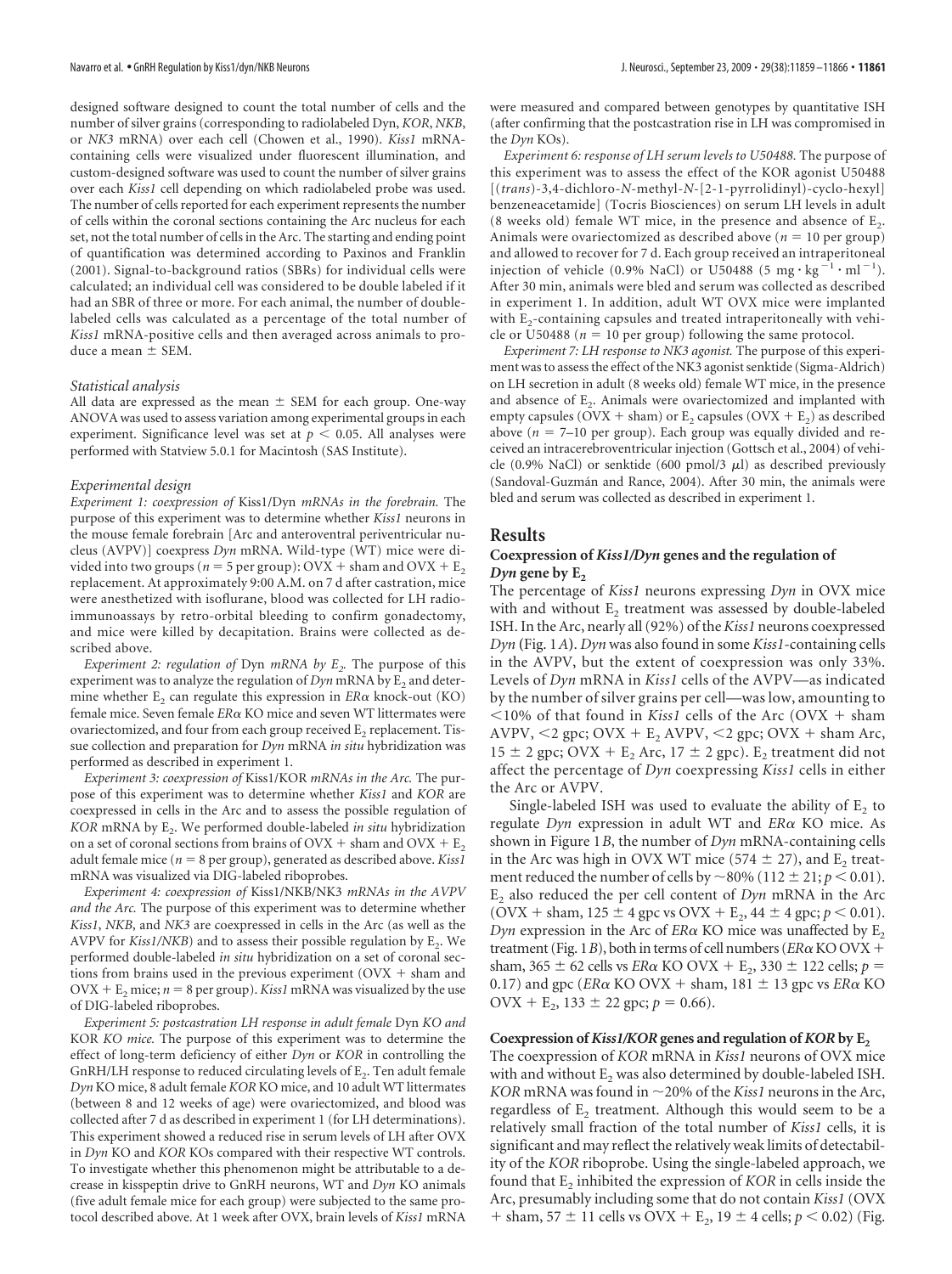2**)**. There were several hypothalamic areas that showed a greater expression of *KOR* than the Arc, including the ventromedial nucleus, dorsomedial nucleus, and the caudal part of the periventricular nucleus (data not shown).

## **Coexpression of** *Kiss1***,** *NKB***, and** *NK3* genes and regulation by E<sub>2</sub>

In the Arc, double-labeled ISH revealed that 90% of the *Kiss1* neurons of OVX mice also expressed *NKB* mRNA (regardless of E<sub>2</sub> treatment) (Fig. 3A). Some cells in the Arc that contained *NKB* did not colabel with *Kiss1* (data not shown). Only  $\sim$ 10% of the *Kiss1* neurons in the AVPV coexpressed *NKB*, and the level of *NKB* expression in those cells was much less than in the Arc  $(OVX + sham)$ AVPV,  $\leq 1$  gpc; OVX + E<sub>2</sub> AVPV,  $\leq 1$  $gpc$ ; OVX + sham Arc, 28  $\pm$  5  $gpc$ ; OVX  $+ E<sub>2</sub>$  Arc, 30  $\pm$  35 gpc). It has been reported previously that *NKB* in the Arc is regulated by  $E_2$  (Danzer et al., 1999; Goubillon et al., 2000; Pillon et al., 2003; Dellovade and Merchenthaler, 2004). In the present work, we studied the effect of E2 specifically in *Kiss1/NKB* colabeled neurons. We found that  $E_2$  replacement decreased the population of these neu-

rons in the Arc of OVX animals by 53% when compared with the OVX + sham group (OVX + sham, 308  $\pm$  57 vs 145  $\pm$  18  $\text{cells}; p = 0.027 \text{ (Fig. 3C)}.$ 

We also found that virtually all (96%) of the *Kiss1* neurons in the Arc of OVX mice coexpressed high levels of *NK3* mRNA in the absence of  $E_2$  (Fig. 3*B*). Within the Arc, *NK3* appeared to be expressed exclusively in *Kiss1* neurons (data not shown). In the presence of E<sub>2</sub>, there were too few detectable *Kiss1*-expressing cells to determine the degree of *NK3* mRNA coexpression. In any case, there were no visible clusters of silver grains in the Arc of E<sub>2</sub>-treated animals, suggesting that *NK3* mRNA was profoundly suppressed by E2, as was the case for *Kiss1* mRNA in this region.

# **Effect of a long-term deficit of** *Dyn/KOR* **signaling on the LH response to OVX**

Serum LH levels in adult WT, *Dyn* KO, and *KOR* KO female mice were elevated 7 d after OVX compared with those in diestrus animals. However, the post-OVX LH levels observed in both *Dyn* KO and *KOR* KO mice were only 37 and 51% of the LH level in the WT group (WT,  $1.95 \pm 0.3$  ng/ml; *Dyn* KO,  $0.73 \pm 0.09$ ng/ml;  $p < 0.01$ ; *KOR* KO,  $1.0 \pm 0.3$  ng/ml;  $p < 0.05$ ) (Fig. 4). In OVX mice treated with  $E_2$ , LH levels were not significantly different between WT and  $Dyn$  KO (WT, 0.202  $\pm$  0.001 ng/ml vs  $Dyn$ KO,  $0.27 \pm 0.04$  ng/ml;  $p = 0.29$ ).

To determine whether reduced expression of *Kiss1* in *Dyn* KOs might account for their reduced LH response to OVX, we compared levels of *Kiss1* mRNA between WT and *Dyn* KOs, following the same protocol used to assess serum LH levels. We confirmed that, 7 d after OVX, *Dyn* KOs had reduced LH levels compared with WTs (WT, 1.93  $\pm$  0.34 ng/ml vs *Dyn* KO, 0.92  $\pm$ 0.26 ng/ml;  $p < 0.05$ ). Furthermore, we found no significant



**Figure 1.** *A*, Representative photomicrographs showing coexpression of*Kiss1* mRNA with *Dyn*in the Arc and AVPV of the female mouse. *Kiss1* mRNA-expressing cells are fluorescent with Vector Red substrate, and clusters of silver grains reflect the presence of *Dyn* mRNA. Scale bars, 50  $\mu$ m. **B**, Effect of E<sub>2</sub> replacement on the number of *Dyn*-expressing cells in coronal sections of the Arc in OVX *ER* $\alpha$  KO and WT controls. Data are presented as the mean  $\pm$  SEM.



**Figure 2.** Effect of E<sub>2</sub> replacement on the number of *KOR*-expressing cells in coronal sections of the Arc in OVX WT mice. Data are presented as the mean  $\pm$  SEM.

difference in *Kiss1* mRNA between genotypes (WT, 59.2  $\pm$  18.17 cells vs *Dyn* KO, 65.0  $\pm$  15.93 cells;  $p = 0.81$ ).

#### **Action of KOR and NK3 agonists on LH secretion**

Although it has been shown in rats that KOR and NK3 agonists inhibit LH release, this has not been demonstrated in the mouse. In OVX (7 d) female mice, we found that administration of either the KOR agonist U50488 or the NK3 agonist senktide reduced serum LH levels after 30 min (vehicle  $+$  OVX, 1.92  $\pm$  0.27 ng/ml vs U50488 + OVX, 0.88  $\pm$  0.29 ng/ml;  $p < 0.01$ ; vehicle + OVX,  $1.60 \pm 0.53$  ng/ml vs senktide + OVX, 0.81  $\pm$  0.17 ng/ml; *p* < 0.01) (Fig. 5). When this study was repeated in  $E_2$ -treated OVX mice, serum levels of LH were exceedingly low (at or near the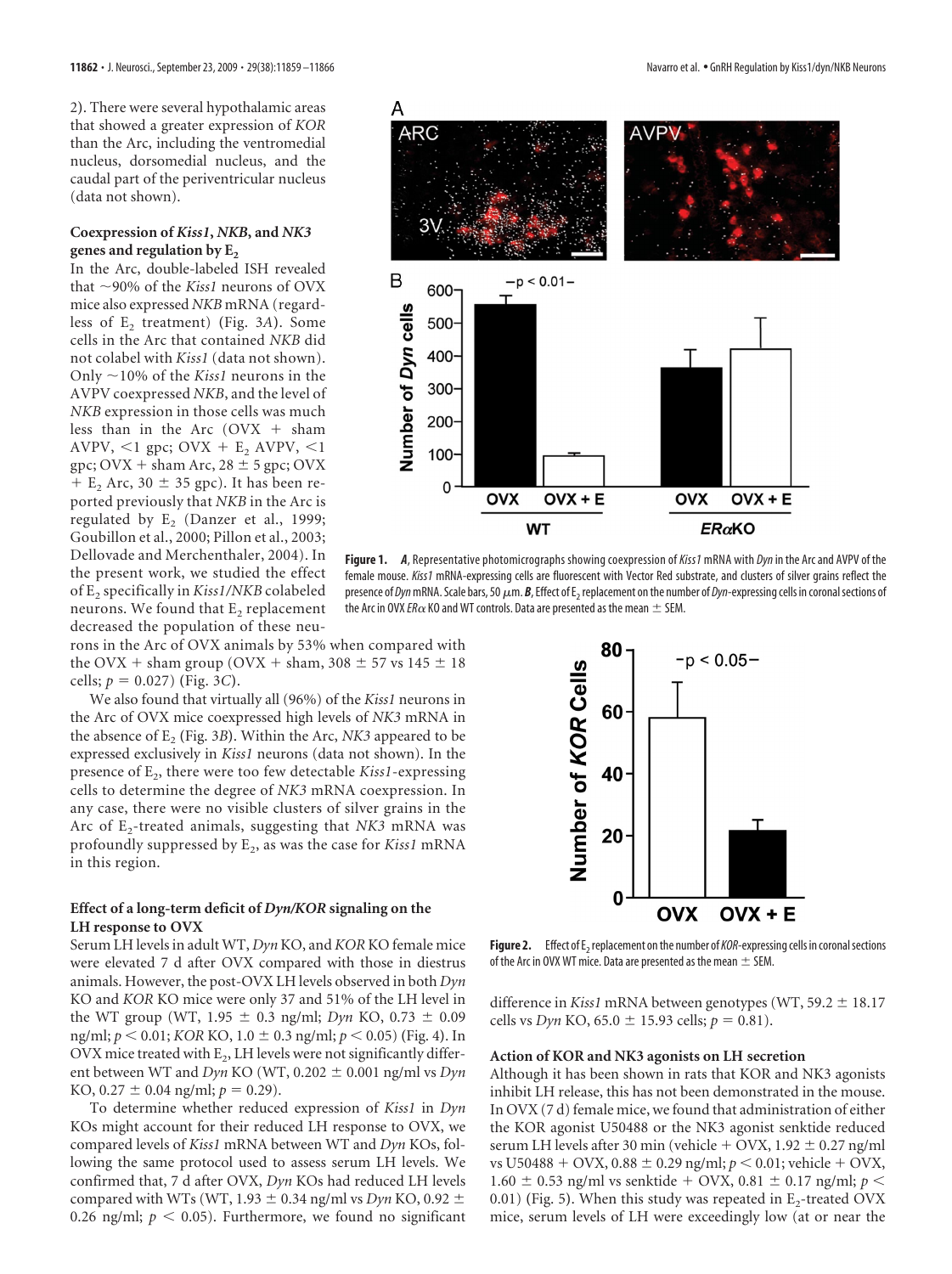

**Figure 3.** Representative photomicrographsshowing coexpression of*Kiss1*mRNA with *NKB* (*A*) and *NK3* (*B*) in the Arc of the female mouse. *Kiss1* mRNA-expressing cells are fluorescent with Vector Red substrate, and clusters of silver grains reflect the presence of *NKB*mRNA (*A*) or  $NK3$  mRNA (B). Scale bars, 50  $\mu$ m. Effect of E<sub>2</sub> replacement on the number of *Kiss1/NKB* cells in coronal sections of the Arc in OVX WT mice. Data are presented as the mean  $\pm$  SEM (*C*).



**Figure 4.** Serum LH levels in adult female WT, *Dyn* KO, and *KOR* KO mice 7 d after OVX compared with diestrus LH levels. Data are presented as the mean  $\pm$  SEM.

minimum detectable limits of the assay) and were indistinguishable among groups, regardless of treatment (vehicle  $+$  OVX  $+$  $E_2$ , 0.28  $\pm$  0.09 ng/ml vs U50488 + OVX +  $E_2$ , 0.24  $\pm$  0.03 ng/ml; senktide + OVX +  $E_2$ , 0.20  $\pm$  0.0 ng/ml) (Fig. 5).



**Figure 5.** Serum LH levels in female WT mice (OVX  $+$  sham and OVX  $+$  E<sub>2</sub>) 30 min after treatment with vehicle or senktide (top), and vehicle or U50488 (bottom). Data are presented as the mean  $\pm$  SEM.

# **Discussion**

Based on evidence from this and previous studies, we have proposed that *Kiss1* neurons in the Arc of the mouse participate in the generation and regulation of pulsatile kisspeptin release that drives ultradian GnRH release (Fig. 6). Central to this model is the coexpression of *Dyn* and *NKB* in *Kiss1* neurons of the Arc, which has been reported previously to occur in sheep (Goodman et al., 2007). Here, we show that this is also the case in the mouse, suggesting that the presence of *Kiss1*/*Dyn*/*NKB* neurons of the Arc may be common across diverse species. Furthermore, because we found that most of the cells containing *Dyn* and/or *NKB* in the Arc are *Kiss1* neurons, we can reasonably infer that previous descriptions of the distribution of kisspeptin-, Dyn-, and NKB-containing fibers in the Arc also describe the distribution of fibers from *Kiss1/Dyn/NKB* neurons, which should contain all three neuropeptides. Using immunohistochemistry coupled with confocal microscopy, Burke et al. (2006) found that a plexus of axons and terminals containing Dyn and NKB surround and abut Dyn/NKB cell bodies in the Arc of the rat. These observations suggest that *Kiss1/Dyn/NKB* neurons are interconnected via recurrent collaterals, as shown in Figure 6. In addition, Dyn/NKB fibers project from the Arc to the ME in the rat, sheep, and horse (Burke et al., 2006; Foradori et al., 2006; Decourt et al., 2008), and in the monkey kisspeptin fibers have been shown to have extensive and intimate associations with GnRH axons in the ME (Ramaswamy et al., 2008). Thus, we deduce that axons from *Kiss1/Dyn/NKB* soma in the Arc of the mouse project to one another and to the ME in the vicinity of GnRH fibers and terminals.

Presumably, kisspeptin, Dyn, and NKB are all available to act as cotransmitters or neuromodulators at the targets of projections from *Kiss1/Dyn/NKB* soma in the Arc, and any specific action would occur as a function of the presence (or absence) of Kiss1r, KOR, and NK3 in those potential targets. Remarkably, the targets of the recurrent collaterals appear to be *Kiss1/Dyn/NKB* cells themselves. Dyn cells in the Arc express NK3 (Burke et al., 2006),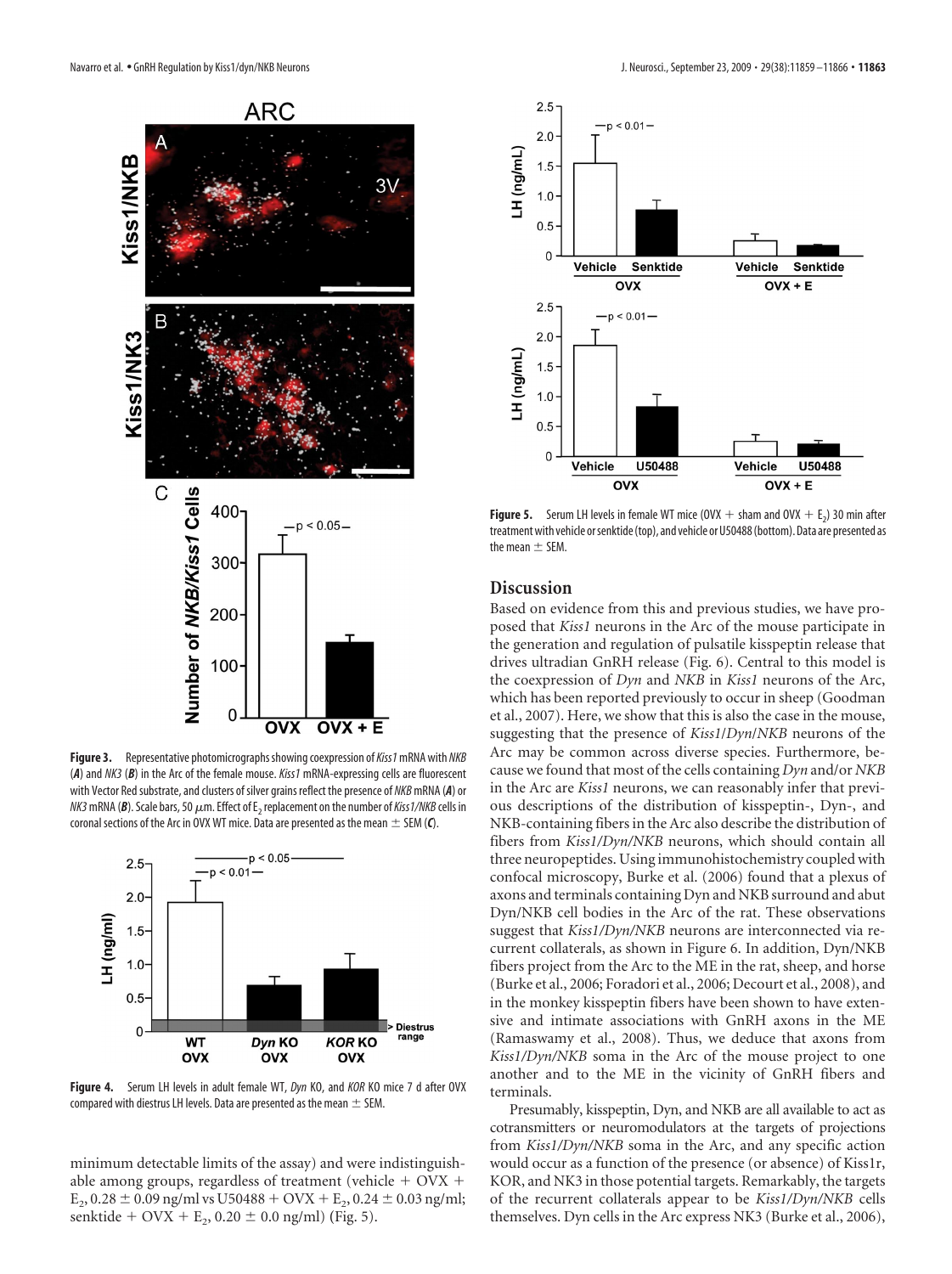and our results confirm that *Kiss1* expressing cells coexpress *NK3*, implying that the recurrent collaterals could signal through an NKB/NK3 signaling pathway. In addition, *KOR* is expressed in *Kiss1* neurons (albeit at low levels), so it is plausible that Dyn/KOR signaling is also involved in communication through these same recurrent collaterals (or conceivably through interneurons). *Kiss1r* mRNA does not appear to be expressed in the Arc (d'Anglemont de Tassigny et al., 2008); thus, *Kiss1/Dyn/NKB* cell bodies in this region are unlikely to be targets for the direct action of kisspeptin. However, the kisspeptin receptor itself (as opposed to its mRNA) is concentrated in the Arc/ME region—most likely in GnRH terminals— based on the observation that kisspeptin can elicit GnRH secretion from explants of the mediobasal hypothalamus, which contains few, if any, GnRH cells bodies (Irwig et al., 2004; d'Anglemont de Tassigny et al., 2008). Thus, it seems reasonable to infer that Kiss1r appears in the ME through axonal transport, originating from sites of production in GnRH cell bodies in the medial preoptic area (Irwig et al., 2004). GnRH fibers and terminals in the ME also contain NK3 (Burke et al., 2006), suggesting that GnRH fibers and terminals are sites of action for both kisspeptin and NKB, but not dynorphin, because GnRH neurons

apparently do not express KOR (Mitchell et al., 1997; Sannella and Petersen, 1997).

Based on what is known about kisspeptin, Dyn, and NKB signaling, we can make some predictions about their roles in this model. Assuming that NKB stimulates and Dyn inhibits *Kiss1/ Dyn/NKB* neurons, the recurrent collaterals constitute a potentially oscillatory feedback loop. Any spontaneous activity in the *Kiss1/Dyn/NKB* cells would be amplified through regenerative feedback, involving NKB/NK3 signaling. Through interconnections between *Kiss1/Dyn/NKB* cells, regenerative activity would propagate throughout the entire population of cells, and, as a result, a burst of kisspeptin, Dyn, and NKB would be delivered to the GnRH terminals in the ME. This would be followed by a delayed inhibition of *Kiss1/Dyn/NKB* cells, mediated by Dyn acting through KOR. As this subsides, the cells would become active, restarting the entire process. The kisspeptin released near GnRH terminals would bind to Kiss1r and initiate prolonged volleys of action potentials, and thus produce sustained GnRH secretion (Han et al., 2005; Pielecka-Fortuna et al., 2008; Zhang et al., 2008). To limit the release of GnRH to a discrete pulse, the activity induced by kisspeptin must somehow be extinguished. Although this could be accomplished by an unidentified inhibitory neurotransmitter, it could also occur through NKB binding to NK3 and activating a delayed inhibitory signaling pathway, as indicated in Figure 6.

If *Kiss1/Dyn/NKB* neurons participate in the negative feedback regulation of GnRH/LH secretion, it would seem (at first glance) that  $E_2$  should induce  $Dyn$  expression, because  $Dyn$  is an inhibitory factor. Nevertheless, we found that  $E<sub>2</sub>$  suppressed lev-



Figure 6. Schematic representation of the role of *Kiss1/Dyn/NKB* neurons in the generation of the GnRH pulses. According to this model,*Kiss1/Dyn/NKB* neurons receive autosynaptic input from NKB and Dyn and target GnRH fibers in the ME, which are responsive to kisspeptin and NKB (through Kiss1r and NK3, respectively). When E<sub>2</sub> levels decline, *Kiss1/Dyn/NKB* neurons become spontaneously active. This activity would be amplified by positive autosynaptic feedback through NKB/NK3 signaling, which would also propagate by collaterals to trigger synchronized firing in the ensemble of *Kiss1/DYN/NKB* neurons in the Arc (as represented by the faded neuron in the diagram). DYN, which would be released along with NKB, would act on *Kiss1/DYN/NKB* neurons (or interneurons that express KOR) with a small phase lag to clamp further discharge from *Kiss1/Dyn/NKB* neurons and thus extinguish their activity. In the absence of additional activity, Dyn release would cease, and eventually the inhibitory effect of Dyn would wane, causing the*Kiss1/Dyn/NKB* neurons to reactivate and initiate another cycle of regenerative activity, followed by inhibition. Each time *Kiss1/Dyn/NKB* neurons would undergo a burst of activity, a "pulse" of kisspeptin, Dyn, and NKB would be released in the ME, where kisspeptin and NKB would act directly on GnRH fibers or terminals. It is unlikely that Dyn acts directly on GnRH neurons, because GnRH neurons apparently do not express KOR. Kisspeptin would evoke prolonged activation of GnRH fibers or terminals, which, if unchecked, would last for hours. Thus, some mechanism must subsequently inactivate GnRH neurons so that a discrete pulse of GnRH can be delivered into the portal circulation. We postulate that NKB acts via NK3 on GnRH fibers or terminals to accomplish this task. Although this model is consistent with the results presented here, as well as the published observations of others, its validity requires additional critical investigation.

els of *Dyn* mRNA, consistent with previous results (Spampinato et al., 1995). This paradoxical observation can be readily explained by the model in Figure 6. Accordingly, the GnRH pulse generator is most active when  $E_2$  levels are low (to drive GnRH and LH secretion). Under these conditions, there is a demand for all three neurotransmitters (kisspeptin, Dyn, and NKB) and their receptors, as reflected by increases in the expression of their respective mRNAs. Not only was the expression of *Dyn*, *KOR*, and  $NK3$  in the Arc high when  $E_2$  levels were low, but so too was the expression of *NKB* and *Kiss1*, confirming previous reports (Rance and Bruce, 1994; Dellovade and Merchenthaler, 2004; Smith et al., 2005b).

The model would also predict that exogenously administered Dyn or a Dyn agonist would suppress *Kiss1/Dny/NKB* neurons in the Arc, thus reducing drive to GnRH and LH secretion. In accord with this prediction, we found that the Dyn agonist U50488 inhibited LH levels, confirming previous observations in rats (Schulz et al., 1981; Kinoshita et al., 1982). We would also forecast that a permanent disruption of Dyn/KOR signaling would make the *Kiss1/Dyn/NKB* neurons continuously active, causing a desensitization of the kisspeptin  $\rightarrow$  GnRH  $\rightarrow$  LH cascade, resulting in low LH levels. Indeed, we observed reduced levels of LH in both *Dyn* KO and *KOR* KO mice, whereas *Kiss1* expression remained unaltered. Furthermore, the model predicts that NKB, acting through NK3, activates *Kiss1/Dyn/NKB* cells in the Arc but inhibits GnRH fibers and terminals in the ME. Thus, the administration of the NKB agonist senktide would be expected to activate *Kiss1/Dyn/NKB* neurons but also block GnRH (and thus LH) secretion. Consistent with this expectation, senktide inhib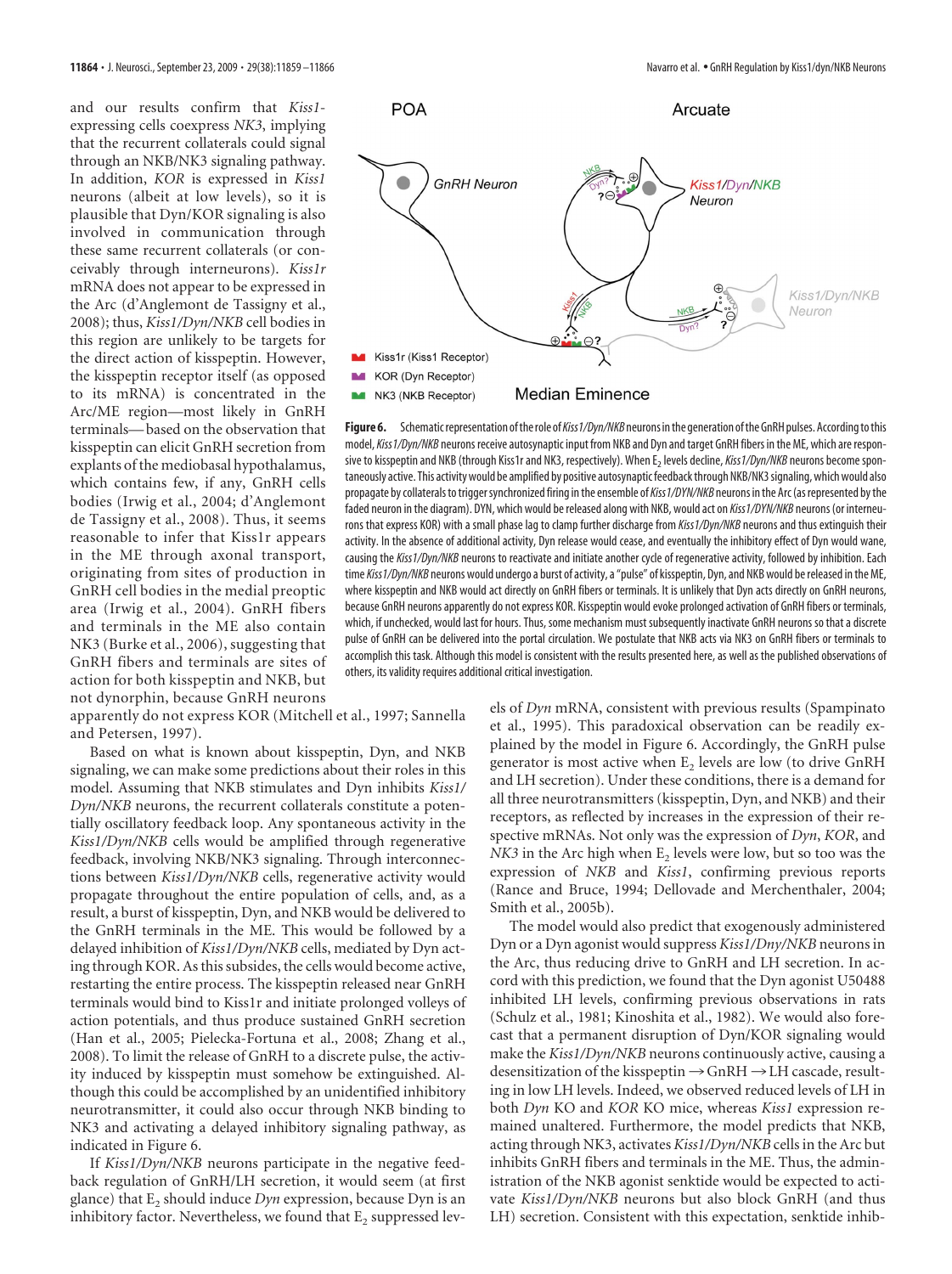ited LH release in our mice, as it has been shown previously to do in rats (Kalra et al., 1992; Sandoval-Guzmán and Rance, 2004).

The results of this study accentuate the phenotypic differences between the two major *Kiss1*-expressing populations in brain located in the Arc and the AVPV. We have shown previously that, although both populations express  $ER\alpha$  (Smith et al., 2005b),  $E_2$ acts via an estrogen response element (ERE)-independent mechanism to inhibit *Kiss1* expression in the Arc and through an EREdependent mechanism to induce *Kiss1* expression in the AVPV (Gottsch et al., 2009). Here, we have shown that *Kiss1* neurons in the AVPV express virtually no *NKB* and much less *Dyn* compared with those in the Arc. These phenotypic differences likely reflect the different physiological roles these neurons play in the regulation of gonadotropin secretion. In the Arc, *Kiss1* cells stimulate basal GnRH/LH release and are negatively regulated by  $E_2$ , whereas in the AVPV, they are induced by  $E<sub>2</sub>$  and participate in generating the preovulatory GnRH/LH surge.

In conclusion, we report that kisspeptin-expressing neurons in the Arc of the mouse coexpress *Dyn* and *NKB*, as well as *KOR* and *NK3*, and that these neuropeptides and their receptors are targets for regulation by  $E_2$ . We also demonstrate that pharmacological activation of Dyn and NKB signaling disrupts LH secretion and that animals bearing genetically targeted deletions of *Dyn* and *KOR* have compromised abilities to regulate GnRH secretion. We present a model whereby kisspeptin, Dyn, and NKB act autosynaptically on kisspeptin neurons in the Arc to shape the pulsatile secretion of kisspeptin and hence GnRH release. This model is consistent with the present observations and with previous reports that bursts of multiple unit activity (MUA) in the Arc of monkeys, rats, and goats are coincident with LH pulses (for review, see Nishihara et al., 1991). Nevertheless, direct testing of this model with regard to GnRH/LH pulse generation remains to be performed in a species better suited for serial blood sampling and the measurement of MUA. Details of this model will evolve as we learn more about the specific actions of Dyn and NKB on *Kiss1/Dyn/NKB* neurons in the Arc and GnRH fibers and terminals in the ME.

# **References**

- Burke MC, Letts PA, Krajewski SJ, Rance NE (2006) Coexpression of dynorphin and neurokinin B immunoreactivity in the rat hypothalamus: morphologic evidence of interrelated function within the arcuate nucleus. J Comp Neurol 498:712–726.
- Chavkin C, James IF, Goldstein A (1982) Dynorphin is a specific endogenous ligand of the kappa opioid receptor. Science 215:413–415.
- Chowen JA, Argente J, Vician L, Clifton DK, Steiner RA (1990) Proopiomelanocortin messenger RNA in hypothalamic neurons is increased by testosterone through aromatization to estradiol. Neuroendocrinology 52:581–588.
- Clarke S, Czyzyk T, Ansonoff M, Nitsche JF, Hsu MS, Nilsson L, Larsson K, Borsodi A, Toth G, Hill R, Kitchen I, Pintar JE (2002) Autoradiography of opioid and ORL1 ligands in opioid receptor triple knockout mice. Eur J Neurosci 16:1705–1712.
- Cunningham MJ, Scarlett JM, Steiner RA (2002) Cloning and distribution of galanin-like peptide mRNA in the hypothalamus and pituitary of the macaque. Endocrinology 143:755–763.
- d'Anglemont de Tassigny X, Fagg LA, Carlton MB, Colledge WH (2008) Kisspeptin can stimulate gonadotropin-releasing hormone (GnRH) release by a direct action at GnRH nerve terminals. Endocrinology 149:3926 –3932.
- Danzer SC, Price RO, McMullen NT, Rance NE (1999) Sex steroid modulation of neurokinin B gene expression in the arcuate nucleus of adult male rats. Brain Res Mol Brain Res 66:200 –204.
- Decourt C, Tillet Y, Caraty A, Franceschini I, Briant C (2008) Kisspeptin immunoreactive neurons in the equine hypothalamus Interactions with GnRH neuronal system. J Chem Neuroanat 36:131–137.
- Dellovade TL, Merchenthaler I (2004) Estrogen regulation of neurokinin B

gene expression in the mouse arcuate nucleus is mediated by estrogen receptor alpha. Endocrinology 145:736 –742.

- Dungan HM, Gottsch ML, Zeng H, Gragerov A, Bergmann JE, Vassilatis DK, Clifton DK, Steiner RA (2007) The role of kisspeptin-GPR54 signaling in the tonic regulation and surge release of gonadotropin-releasing hormone/luteinizing hormone. J Neurosci 27:12088 –12095.
- Foradori CD, Amstalden M, Goodman RL, Lehman MN (2006) Colocalisation of dynorphin a and neurokinin B immunoreactivity in the arcuate nucleus and median eminence of the sheep. J Neuroendocrinol 18:534 –541.
- Freeman ME (2005) The neuroendocrine control of the ovarian cycle of the rat. In: Physiology of reproduction (Knobil E, Neill JD, eds). New York: Raven.
- Glidewell-Kenney C, Hurley LA, Pfaff L, Weiss J, Levine JE, Jameson JL (2007) Nonclassical estrogen receptor alpha signaling mediates negative feedback in the female mouse reproductive axis. Proc Natl Acad Sci U S A 104:8173–8177.
- Goodman RL, Lehman MN, Smith JT, Coolen LM, de Oliveira CV, Jafarzadehshirazi MR, Pereira A, Iqbal J, Caraty A, Ciofi P, Clarke IJ (2007) Kisspeptin neurons in the arcuate nucleus of the ewe express both dynorphin A and neurokinin B. Endocrinology 148:5752–5760.
- Gottsch ML, Cunningham MJ, Smith JT, Popa SM, Acohido BV, Crowley WF, Seminara S, Clifton DK, Steiner RA (2004) A role for kisspeptins in the regulation of gonadotropin secretion in the mouse. Endocrinology 145:4073–4077.
- Gottsch ML, Navarro VM, Zhao Z, Glidewell-Kenney C, Weiss J, Jameson JL, Clifton DK, Levine JE, Steiner RA (2009) Regulation of Kiss1 and Dynorphin gene expression in the brain by classical and nonclassical estrogen receptor pathways. J Neurosci 29:9390 –9395.
- Goubillon ML, Forsdike RA, Robinson JE, Ciofi P, Caraty A, Herbison AE (2000) Identification of neurokinin B-expressing neurons as an highly estrogen-receptive, sexually dimorphic cell group in the ovine arcuate nucleus. Endocrinology 141:4218 –4225.
- Han SK, Gottsch ML, Lee KJ, Popa SM, Smith JT, Jakawich SK, Clifton DK, Steiner RA, Herbison AE (2005) Activation of gonadotropin-releasing hormone neurons by kisspeptin as a neuroendocrine switch for the onset of puberty. J Neurosci 25:11349 –11356.
- Irwig MS, Fraley GS, Smith JT, Acohido BV, Popa SM, Cunningham MJ, Gottsch ML, Clifton DK, Steiner RA (2004) Kisspeptin activation of gonadotropin releasing hormone neurons and regulation of KiSS-1 mRNA in the male rat. Neuroendocrinology 80:264 –272.
- Kalra PS, Sahu A, Bonavera JJ, Kalra SP (1992) Diverse effects of tachykinins on luteinizing hormone release in male rats: mechanism of action. Endocrinology 131:1195–1201.
- Keen KL, Wegner FH, Bloom SR, Ghatei MA, Terasawa E (2008) An increase in kisspeptin-54 release occurs with the pubertal increase in luteinizing hormone-releasing hormone-1 release in the stalk-median eminence of female rhesus monkeys in vivo. Endocrinology 149:4151–4157.
- Kinoshita F, Nakai Y, Katakami H, Imura H (1982) Suppressive effect of dynorphin-(1–13) on luteinizing hormone release in conscious castrated rats. Life Sci 30:1915–1919.
- Krajewski SJ, Anderson MJ, Iles-Shih L, Chen KJ, Urbanski HF, Rance NE (2005) Morphologic evidence that neurokinin B modulates gonadotropinreleasing hormone secretion via neurokinin 3 receptors in the rat median eminence. J Comp Neurol 489:372–386.
- Lubahn DB, Moyer JS, Golding TS, Couse JF, Korach KS, Smithies O (1993) Alteration of reproductive function but not prenatal sexual development after insertional disruption of the mouse estrogen receptor gene. Proc Natl Acad Sci U S A 90:11162–11166.
- McLaughlin JP, Marton-Popovici M, Chavkin C  $(2003)$   $\kappa$  opioid receptor antagonism and prodynorphin gene disruption block stress-induced behavioral responses. J Neurosci 23:5674 –5683.
- Miller GM, Silverman AJ, Rogers MC, Gibson MJ (1995) Neuromodulation of transplanted gonadotropin-releasing hormone neurons in male and female hypogonadal mice with preoptic area brain grafts. Biol Reprod 52:572–583.
- Mitchell V, Prevot V, Jennes L, Aubert JP, Croix D, Beauvillain JC (1997) Presence of mu and kappa opioid receptor mRNAs in galanin but not in GnRH neurons in the female rat. Neuroreport 8:3167–3172.
- Nishihara M, Hiruma H, Kimura F (1991) Interactions between the noradrenergic and opioid peptidergic systems in controlling the electrical activ-